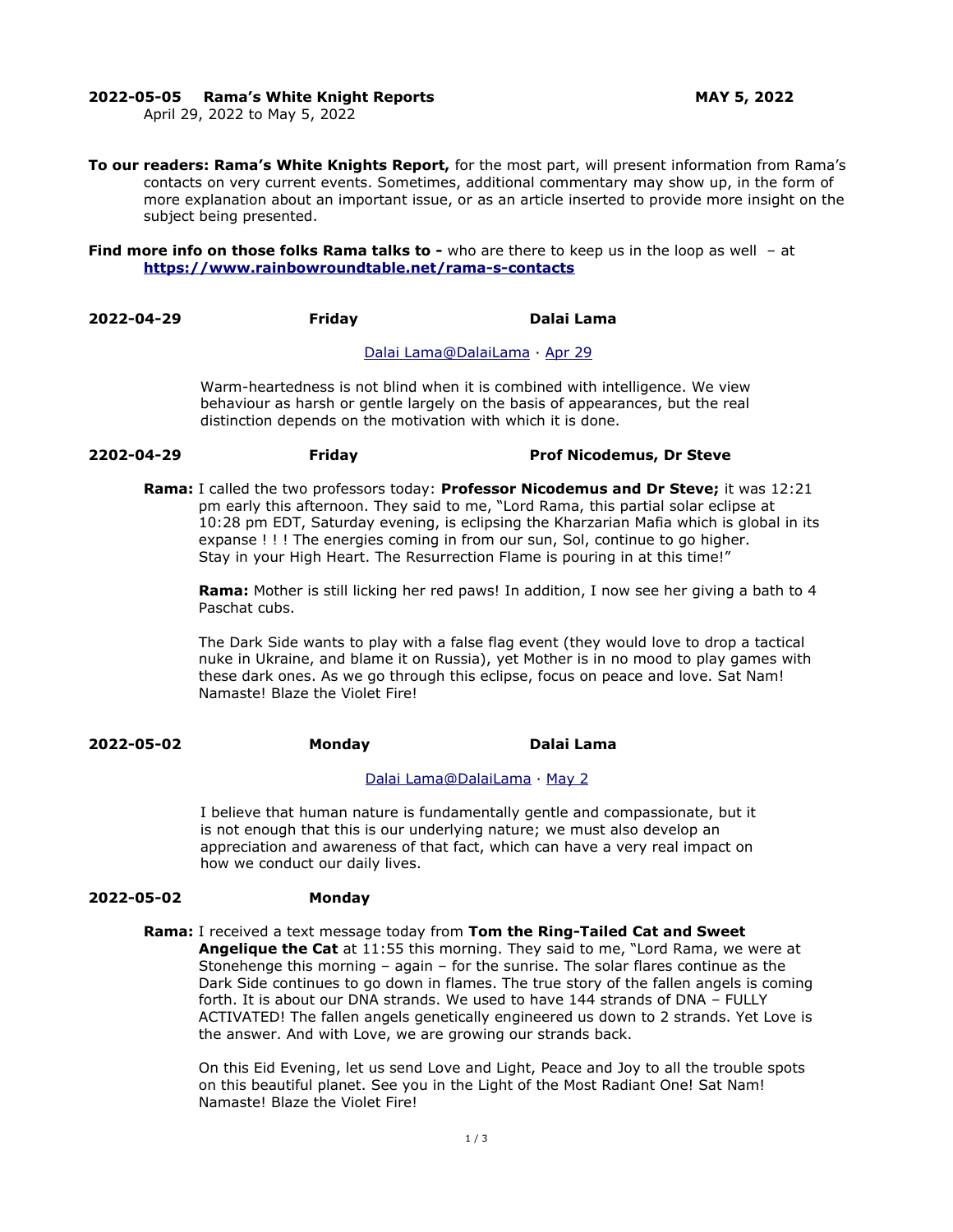

**From Sweet Angelique the Cat, Tom the Ring-tailed Cat – Stonehenge – May 2, 2022**

### **2022-05-03 Tuesday Professor Nicodemus**

**Rama:** I received a text message from **Professor Nicodemus** at 11:25 am. He said to me, "Lord Rama, the solar flares are off the charts AGAIN! Also, today there was a black, cube-shaped craft that emerged from the sun yesterday. NASA tried to hide it, yet they could not." (There's a 4 minute you tube of the sighting on the net.)

"The Dark Side is going down fast. They are pushing for World War 3. All the 9 realms and their friends are here. War is over, as John Lennon and Yoko have said. Sat Nam! Namaste! Blaze the Violet Fire!"

# **2022-05-04 Wednesday Lady Nada; Professor Nicodemus**

Rama: I received a text message from **Lady Nada** at 12:05 this afternoon. She said to me, "Lord Rama, the city of Mariupol looks a lot like Mordor. So do many other places on our beloved planet, including my home city Beirut, Lebanon, all compliments of war. This is the time between the eclipses where the change happens with the sun transfiguring itself, along with all the other suns and planets in this local system.

"Leave the Lame Stream News, the dead and the walking dead, alone. We are being asked by our Higher Selves to tune into the 5 elements, and all the kingdoms and queendoms. The Rainbow Warriors are here and **they are us!!!** See you in the Light of the Most Radiant One!"